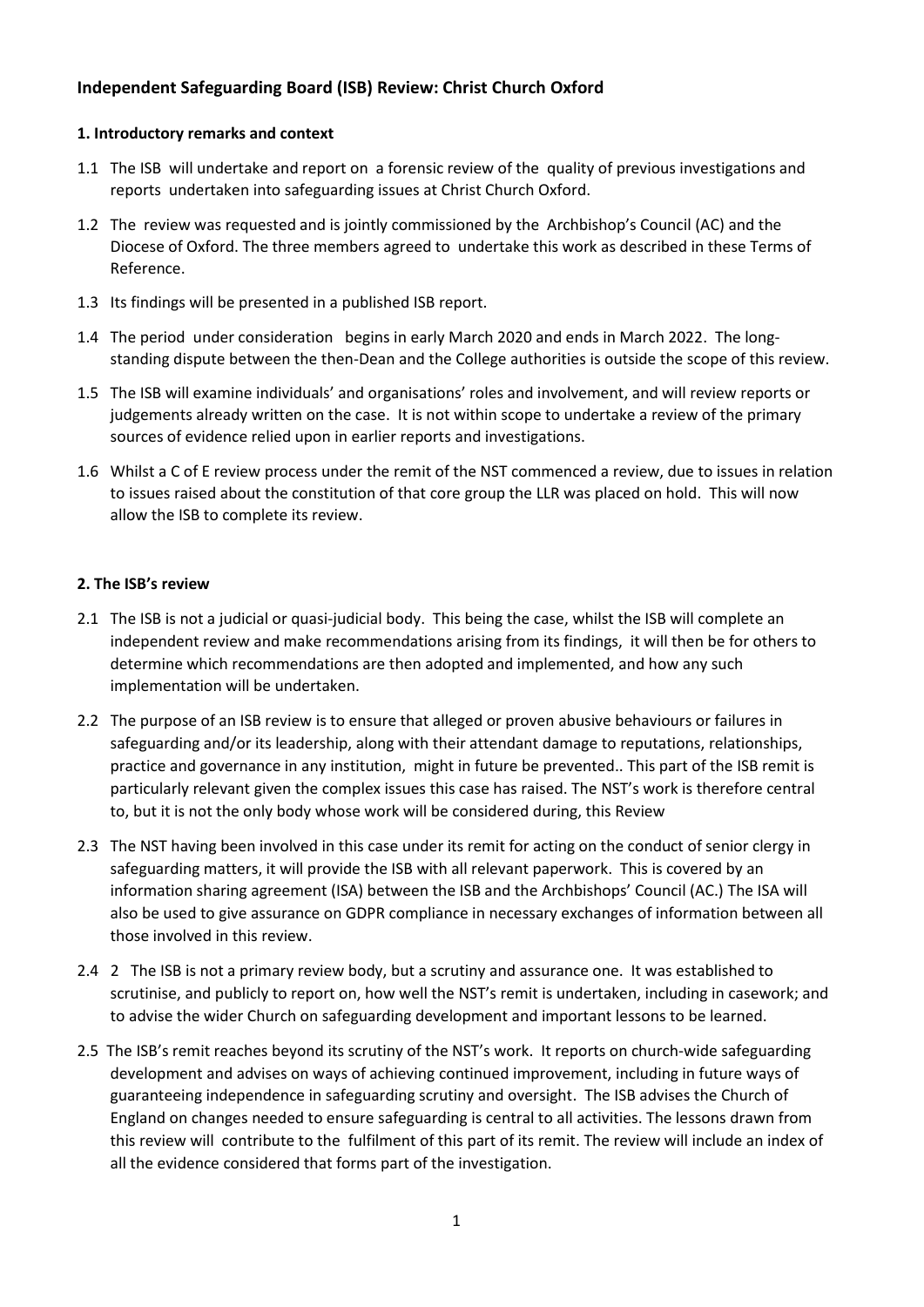- 2. 6 The review will report on the quality, completeness and robustness of what C of E bodies have done in work already undertaken, commencing in March 2020 and closing in March 2022. The report will present recommendations on future actions for diocesan and national church bodies to undertake as a result of what it concludes.
- 2.7 The review will serve the purpose of a LLR, as well as extending beyond into making recommendations on work undertaken by the NST, the Diocese of Oxford and Christ Church.
- 2.8 All earlier reviews and their reports will be reviewed. These will include but will not be limited to previous reviews commissioned by the NST and the Diocese of Oxford. Materials from the Clergy Disciplinary Measure (CDM) process evidence will also be considered. However, no previous process will be reopened by the ISB.
- 2.9 The materials which key bodies or individuals already hold that relates to, or records of previous engagement with those most affected by this case, will be reviewed by the ISB. The report will present an objective view of how well such previous work was done.
- 2.10 The ISB's report will centre on:
	- How well or badly safeguarding responsibilities have been fulfilled;
	- How well the NST has undertaken its work, or commissioned others to undertake it;
	- Presenting clear findings and recommendations to the parties concerned in Oxford, the leadership of the C of E, and the wider church.
- 2.11 The review will be managed, and the report will be written, by the ISB's three members. They will agree and the ISB will publish the closing report. Editorial control will be the ISB's throughout. Parties involved will see the final report in strict confidence a maximum of 24 hours ahead of publication. Whilst they may comment on factual accuracy they will not have authorial or editorial rights.
- 2.12 The ISB is supported by independent legal advisors who have no connection with the C of E and were appointed following a procurement exercise to support ISB.
- 2.13 As part of the scope of the review those who have submitted previous reports or evidence, and to whom ISB could usefully speak as part of this review, will be invited to be interviewed. If they accept, their interviews will be recorded.
- 2.14 No participant will be named in the report, which will use either pseudonyms or initials. That some involved are publicly known and could be identified by some readers is not disputed. However, not everybody concerned is so known, and the ISB will adhere to generally accepted good practice in safeguarding by striving to maintain their anonymity.

#### **3. The ISB's way of undertaking this work**

- 3.1. The ISB's remit requires that its work is objective. It is not part of the C of E's complaints systems, but an independent body. The funding that supports it comes from the Archbishops' Council (AC) acting as a commissioner of this specific piece of work. The AC cannot direct the ISB's work. It can ask for consideration of topics including reviews such as this one, but the ISB does not have to take them up. If it does so, how the work is done is determined by the ISB.
- 3.2 The ISB does not reopen from scratch, or reinvestigate as if from a blank page, any case covered by others that may then come to it for a review. The ISB calls out, in public and where necessary through the media, issues it judges have been poorly addressed. It holds to account those responsible for ensuring improvement, and reports on success and failure in achieving it.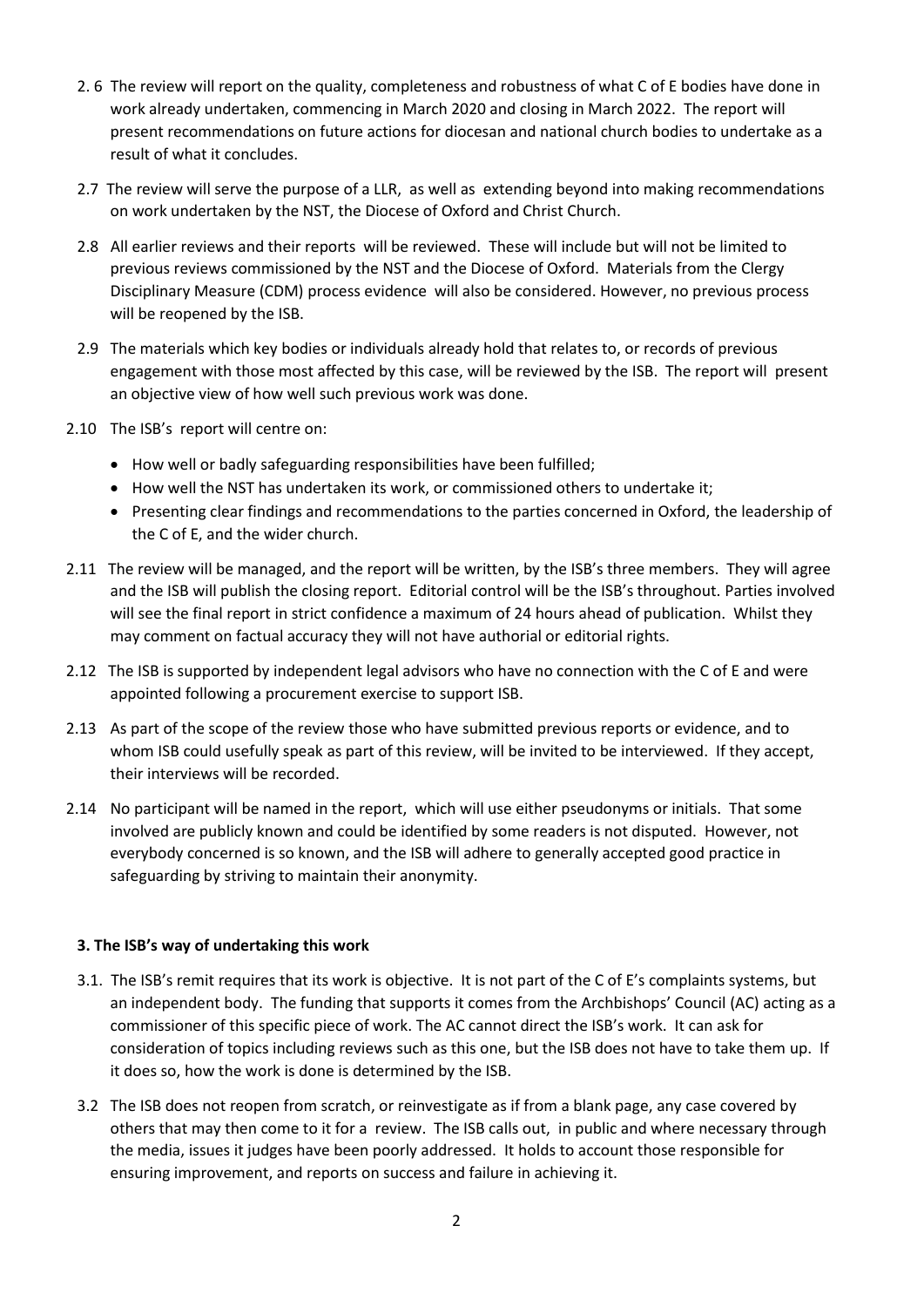3.3 The report will comment on good practice where relevant, as well as reporting on clear failings in practice, leadership or management. The ISB will also comment on the timeliness, completeness and appropriateness of responses by C of E bodies and NCIs to how this case was handled, and to C of E wide concerns this case raises.

# **4. Practicalities: Timing, those contributing, outcomes sought**

- 4.1 The Review will commence on Monday 30 May 2022 .
- 4.2 On that date, a call for the submission of written evidence will be issued directly to those already acknowledged as having such evidence to contribute:
	- The complainant who brought safeguarding allegations
	- The former Dean
	- Members of the clergy and staff at Christ Church
	- The Archbishops of Canterbury and York, their staffs and both their internal and external advisers
	- The Diocesan Bishop and Diocesan Secretary, Oxford Diocese
	- The Oxford Diocesan Safeguarding Panel (DSAP) and its Chair
	- The Oxford Diocesan Safeguarding Adviser
	- Members of the casework team and the Interim Director at the National Safeguarding Team (NST)
	- The members of the Archbishops' Council who investigated a complaint made in the summer of 2020, and
	- The members of staff against whom that complaint was made.

# **The ISB will take NO further written materials that are not presented following this single call for evidence and adhering to its deadline.**

- 4.3 The call for evidence will close on Friday 01 July 2022. An email address will be supplied for electronic submissions, which will be the preferred means of submitting materials. Evidence should be presented in chronological order and where necessary should include signposting to other materials, which should be included as appendices in the paperwork concerned.
- 4.4 The ISB Chair will seek updates from the reader/analyst throughout their work, which will focus on reading, making detailed notes, helping to frame a narrative and recommending key lines of enquiry (KLOEs).
- 4.5 This portion of the work should be completed by 30 September 2022, with the reader/analyst concluding by giving the ISB the lines of enquiry generated, key questions, and likely direction of travel for the review.
- 4.6 Those submitting evidence who in addition are prepared to be interviewed, will be seen as soon after the end of September as possible. Evidence from interviews will be added to the files mentioned above.
- 4.7 As appropriate and necessary, the ISB will issue updates on the progress of this review to the commissioning bodies and interested parties.
- 4.8 The ISB will present a polished draft report by the end of 2022. This draft will be issued in strict confidence, for read and comments on factual accuracy only. Recipients will be limited to those to whom the call for evidence was issued.